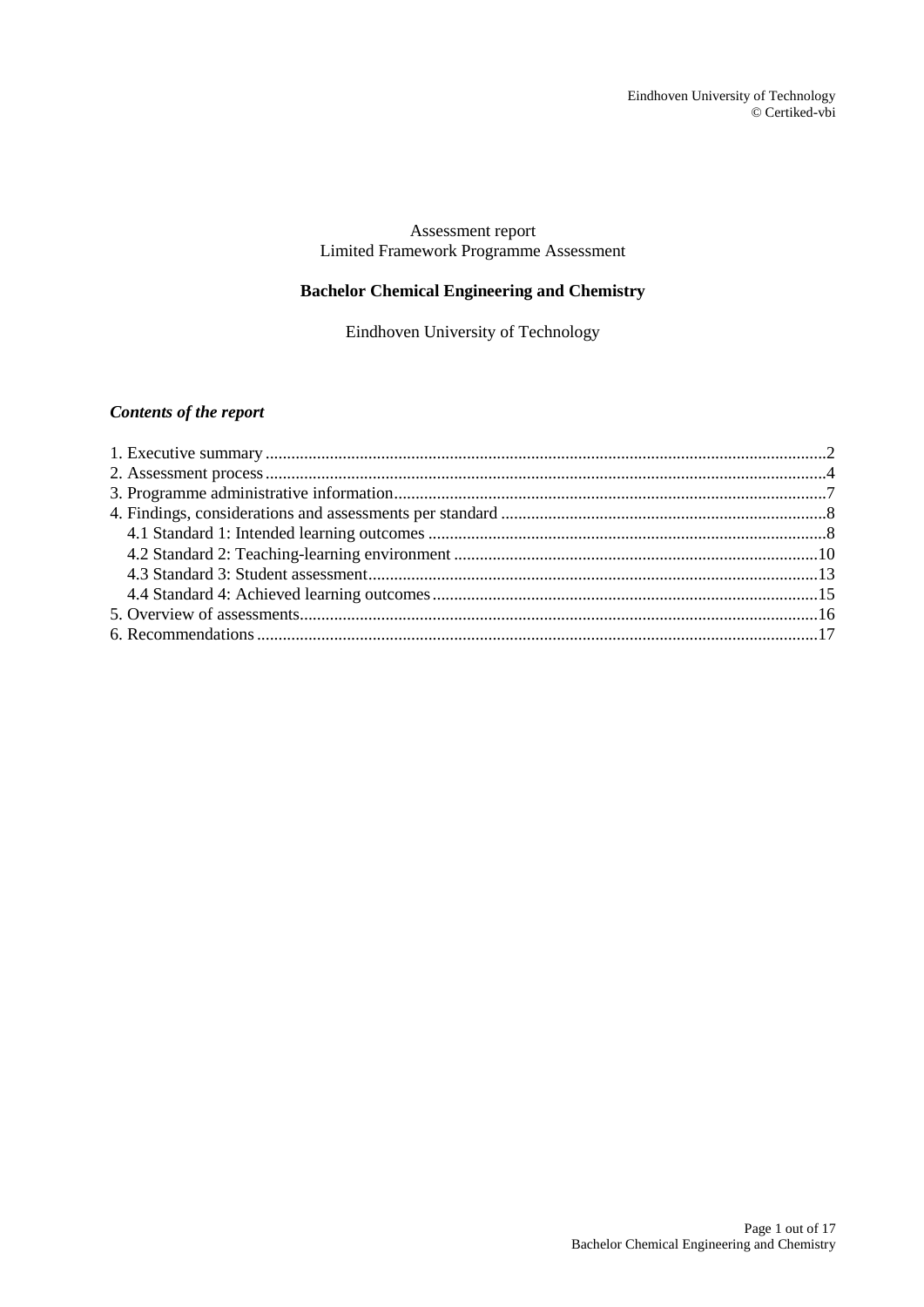## <span id="page-1-0"></span>**1. Executive summary**

In this executive summary, the panel presents the main considerations which led to the assessment of the quality of the Bachelor Chemical Engineering and Chemistry programme of Eindhoven University of Technology. The programme was assessed according to the standards of the limited framework, as laid down in the NVAO Assessment framework for the higher education accreditation system of the Netherlands, published on 20 December 2016 (Staatscourant nr. 69458).

The programme objectives are sound. The panel welcomes the broadness of the programme, allowing students to acquire knowledge and understanding of both the chemistry and chemical engineering domains and also allowing students to continue their studies in one of these domains at master level. The panel considers this bachelor-master trajectory to be a very valuable concept. The panel understands and supports the programme position to educate students to continue their studies at master level and not so much to enter the labour market. The panel acknowledges the relevance for the programme to monitor current trends in industry. The panel advises to formulate future trends in more clear terms to allow the programme to adjust to these trends.

The objectives of the programme are within the boundaries of the domain-specific reference framework for academic chemical sciences programmes. The panel appreciates the efforts by the joint programmes in chemical sciences in the Netherlands to draft this framework and regards this to be a sound and up-to-date description of this domain. The profile of this Eindhoven University of Technology programme may be clearly distinguished within the framework.

The programme meeting international domain-specific standards in the programme domain is appreciated by the panel.

The objectives have been translated well into the intended learning outcomes of the programme, meeting the programme objectives and matching the bachelor level criteria.

The panel regards the number of incoming students in the programme to be favourable, this number being within the programme capacity limits.

The curriculum matches the intended learning outcomes of the programme. The panel appreciates the contents of the curriculum, especially noting the courses to be seriously designed and to be solid in terms of contents. The panel regards the curriculum to be research-based and to be up-to-date, new trends being incorporated. The curriculum is coherent, the Bachelor College structure being welcomed by the panel. The panel is positive about the academic and professional skills being addressed in the curriculum and encourages the programme to continue along this path.

The lecturers in the programme are experienced and well-reputed researchers and skilled teachers. They are all PhDs and they are engaged in current, relevant research, referring to their research in the lectures. Their educational capabilities are up to standard. The capacities of the lecturers are appreciated by the students.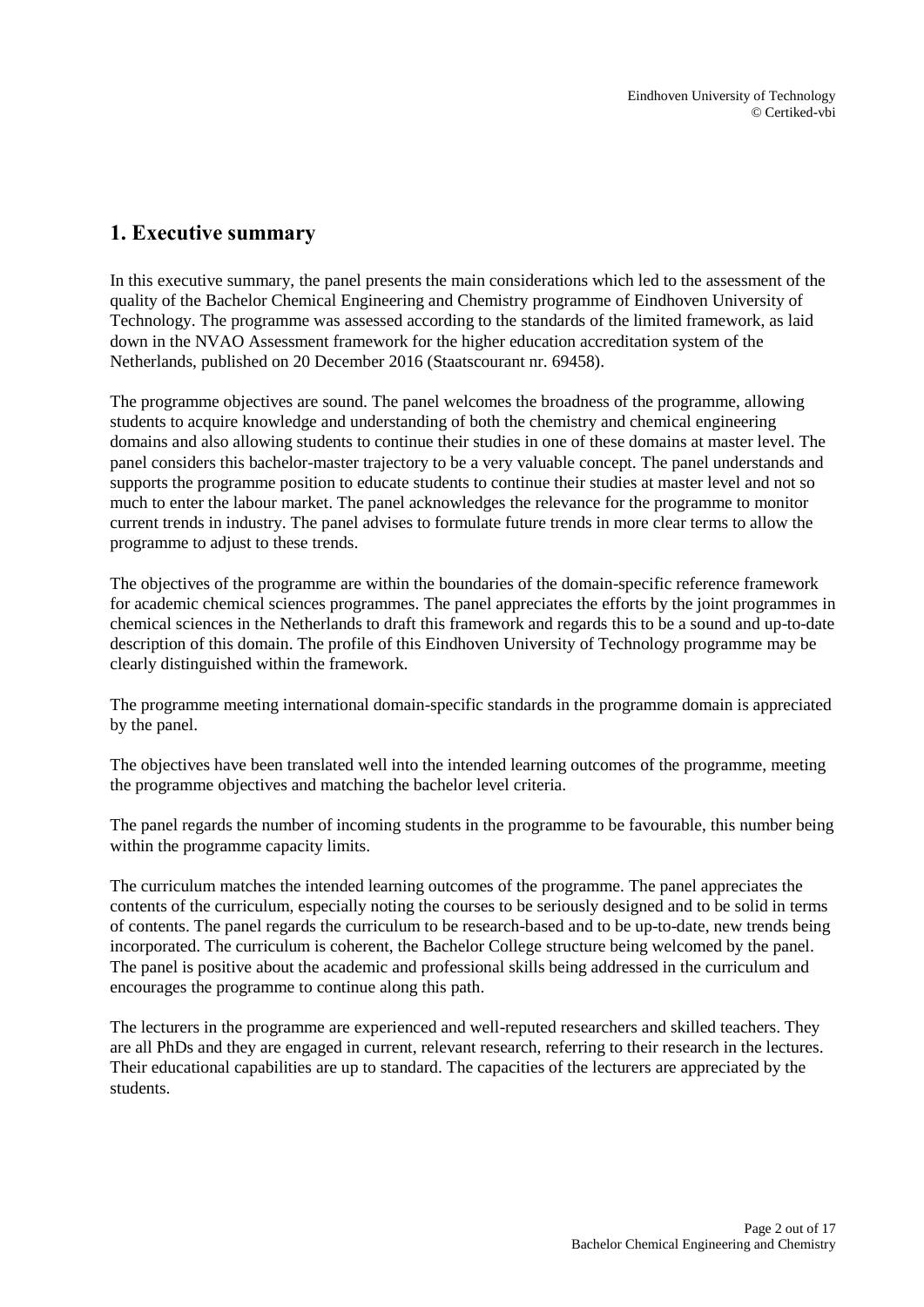The entry requirements and admission procedures of the programme are appropriate. The panel welcomes the elaborate information provided for prospective students on the part of the programme.

The educational concept and the study methods of the programme are adequate and varied, promoting student-activating learning. The panel is also positive about new computer-based study methods being introduced. The panel suggests to monitor the number of practical classes in the curriculum to keep this number at required levels. The students-to-staff ratio and the number of hours of face-to-face education in the programme meet the standards. The study guidance by student mentors, study coaches and the study advisor is up to standard. The panel considers the programme to be feasible, appreciating the binding study advice in the first year of 45 EC. The student success rates are appropriate in the last years.

The programme examination and assessment policies are appropriate, being in line with the university guidelines. The position and authority of the Examination Committee for the programme are adequate, this committee being in control of the examinations and assessments of the programme.

The panel approves of the examination methods adopted in the programme, noting these are consistent with the goals and the contents of the courses. The supervision processes for the Bachelor final projects are well-organised. The assessment procedures are up to standard, involving at least two examiners and being conducted using scoring forms with relevant criteria. The panel advises to add more extensive written comments to the scoring forms to substantiate the grades of the Bachelor final projects.

The measures taken to ensure the validity, reliability and transparency of examinations and assessments are adequate. The fraud and plagiarism formalities are up to standard.

The course examinations are challenging. The panel supports the grades awarded to the Bachelor final projects by the programme examiners. The panel regards these projects to be well-elaborated and wellfounded.

The panel is convinced that students having completed the programme reached the intended learning outcomes and regards the programme graduates to be well prepared to continue their studies at master level in this domain. The panel is positive about the range of master programmes graduates are admitted to.

The panel which conducted the assessment of the Bachelor Chemical Engineering and Chemistry programme of Eindhoven University of Technology assesses this programme to meet the standards of the limited framework, as laid down in the NVAO Assessment framework for the higher education accreditation system of the Netherlands, judging the programme to be good. Therefore, the panel recommends NVAO to accredit this programme.

Rotterdam, 6 February 2019

Prof. dr. M.A. Cohen Stuart drs. W. Vercouteren (panel chair) (panel secretary)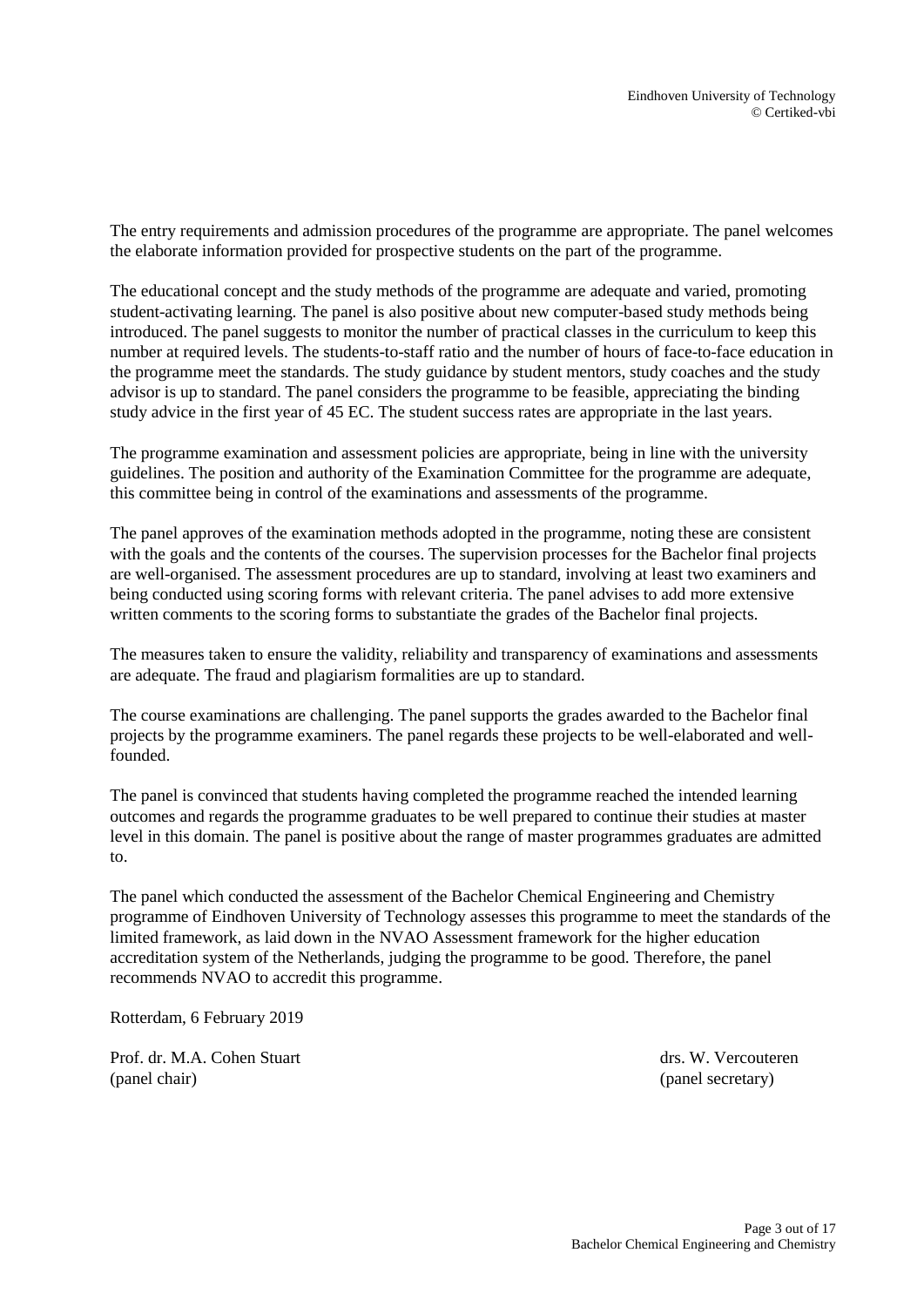## <span id="page-3-0"></span>**2. Assessment process**

The evaluation agency Certiked VBI received the request by Eindhoven University of Technology to support the limited framework programme assessment process for the Bachelor Chemical Engineering and Chemistry programme of this University. The objective of the programme assessment process was to assess whether the programme would conform to the standards of the limited framework, as laid down in the NVAO Assessment framework for the higher education accreditation system of the Netherlands, published on 20 December 2016 (Staatscourant nr. 69458).

Management of the programmes in the assessment cluster WO Scheikunde convened to discuss the composition of the assessment panel and to draft the list of candidates.

Having conferred with management of the Bachelor Chemical Engineering and Chemistry programme of Eindhoven University of Technology, Certiked invited candidate panel members to sit on the assessment panel. The panel members agreed to do so. The panel composition was as follows:

- Prof. dr. M.A. Cohen Stuart, professor emeritus, chair of Physical Chemistry & Colloid Chemistry, Wageningen University, professor emeritus of Physical Surface Chemistry, University of Twente, professor East China University of Science and Technology, Shanghai, China (panel chair);
- Prof. dr. A.H.T. Boyen, associate professor emeritus, Faculty of Sciences and Bio-engineering Sciences, Faculty of Medicine and Pharmacy, Vrije Universiteit Brussel (panel member);
- **•** Prof. dr. M.K. Van Bael, professor Inorganic and Physical Chemistry, head of Inorganic and Physical Chemistry Research Group, University of Hasselt (panel member);
- Prof. dr. ir. G.B. Marin, professor Chemical Reaction Engineering, head Laboratory for Chemical Technology, Ghent University (panel member);
- Drs. O. de Vreede, head Innovation and Human Capital, VNCI, Association of the Dutch Chemical Industry (panel member);
- L. Büller BSc, student Master Life Science and Technology, Delft University of Technology (student member).

On behalf of Certiked, drs. W. Vercouteren served as the process coordinator and secretary in the assessment process.

All panel members and the secretary confirmed in writing being impartial with regard to the programme to be assessed and observing the rules of confidentiality. Having obtained the authorisation by the University, Certiked requested the approval of NVAO of the proposed panel to conduct the assessment. NVAO have given their approval.

To prepare the assessment process, the process coordinator convened with management of the programme to discuss the outline of the self-assessment report, the subjects to be addressed in this report and the site visit schedule. In addition, the planning of the activities in preparation of the site visit were discussed. In the course of the process preparing for the site visit, programme management and the Certiked process coordinator regularly had contact to fine-tune the process. The activities prior to the site visit have been performed as planned. Programme management approved of the site visit schedule.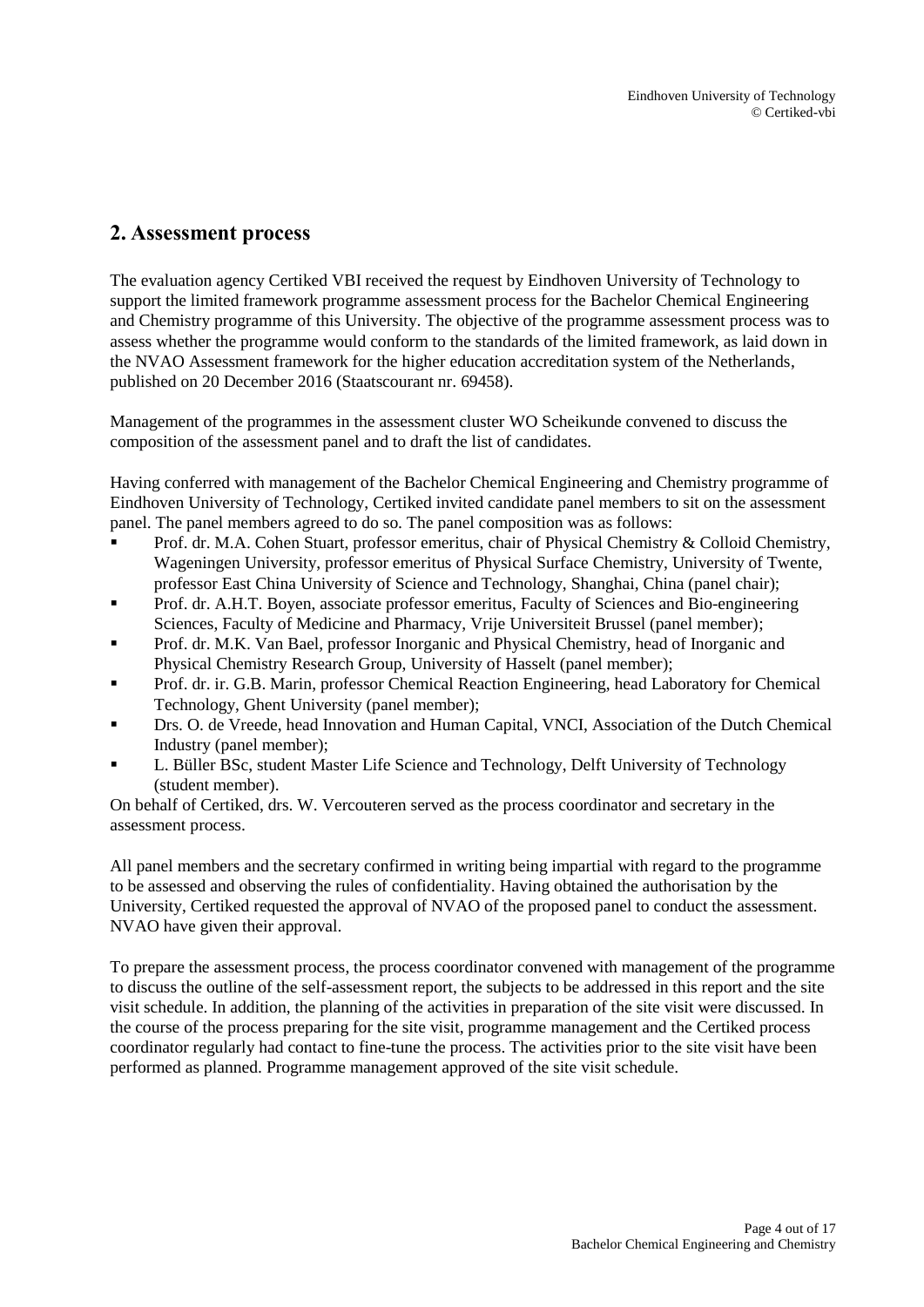Well in advance of the site visit date, programme management sent the list of final projects of graduates of the programme of the most recent years. Acting on behalf of the assessment panel, the process coordinator selected the theses of 15 graduates from the last two years. The grade distribution in the selection was ensured to conform to the grade distribution in the list, sent by programme management.

The panel chair and the panel members were sent the self-assessment report of the programme, including appendices. In the self-assessment report, the student chapter was included. In addition, the expert panel members were forwarded a number of theses of the programme graduates, these theses being part of the selection made by the process coordinator.

Several weeks before the site visit date, the assessment panel chair and the process coordinator met to discuss the self-assessment report provided by programme management, the procedures regarding the assessment process and the site visit schedule. In this meeting, the profile of panel chairs of NVAO was discussed as well. The panel chair was informed about the competencies, listed in the profile. Documents pertaining to a number of these competencies were presented to the panel chair. The meeting between the panel chair and the process coordinator served as the briefing for panel chairs, as meant in the NVAO profile of panel chairs.

Prior to the date of the site visit, all panel members sent in their preliminary findings, based on the selfassessment report and the final projects studied, and a number of questions to be put to the programme representatives on the day of the site visit. The panel secretary summarised this information, compiling a list of questions, which served as a starting point for the discussions with the programme representatives during the site visit.

The panel found the self-assessment report to be somewhat less explicit in presenting the genuine profile and the essential characteristics of the programme.

Shortly before the site visit date, the complete panel met to go over the preliminary findings concerning the quality of the programme. During this preliminary meeting, the preliminary findings of the panel members, including those about the theses were discussed. The procedures to be adopted during the site visit, including the questions to be put to the programme representatives on the basis of the list compiled, were discussed as well.

On 17 September 2018, the panel conducted the site visit on the Eindhoven University of Technology campus. The site visit schedule was as planned. In a number of separate sessions, the panel was given the opportunity to meet with the Departmental Board, programme management, Examination Committee members, lecturers and final projects examiners, and students and alumni.

In a closed session near the end of the site visit, the panel considered every one of the findings, weighed the considerations and arrived at conclusions with regard to the quality of the programme. At the end of the site visit, the panel chair presented a broad outline of the considerations and conclusions to programme representatives.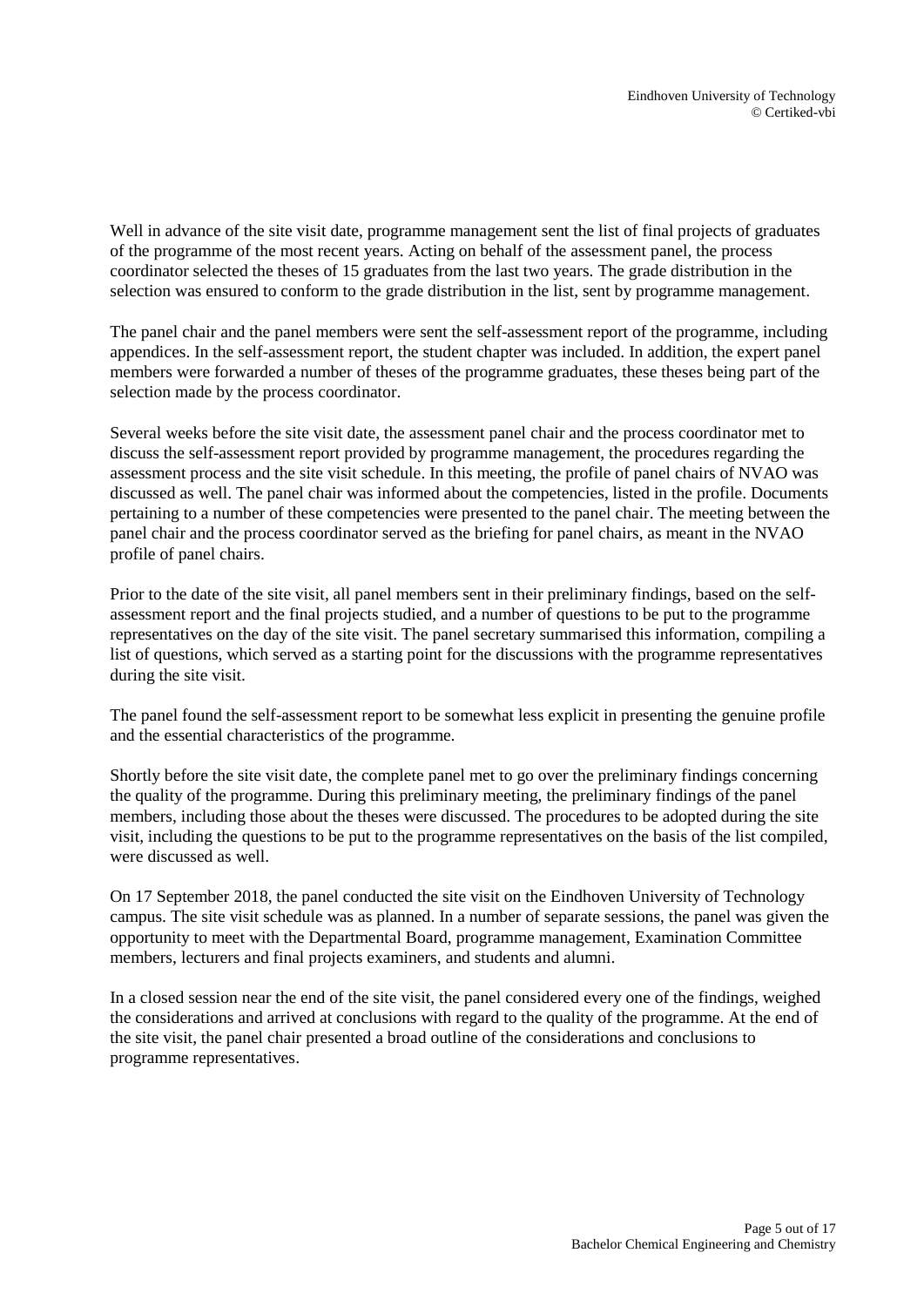Clearly separated from the process of the programme assessment, the assessment panel members and programme representatives met to conduct the development dialogue, with the objective to discuss future developments of the programme.

The assessment draft report was finalised by the secretary, having taken into account the findings and considerations of the panel. The draft report was sent to the panel members, who studied it and made a number of changes. Thereupon, the secretary edited the final report. This report was presented to programme management to be corrected for factual inaccuracies. Programme management were given two weeks to respond. Having been corrected for these factual inaccuracies, the Certiked bureau sent the report to the University Board to accompany their request for re-accreditation of this programme.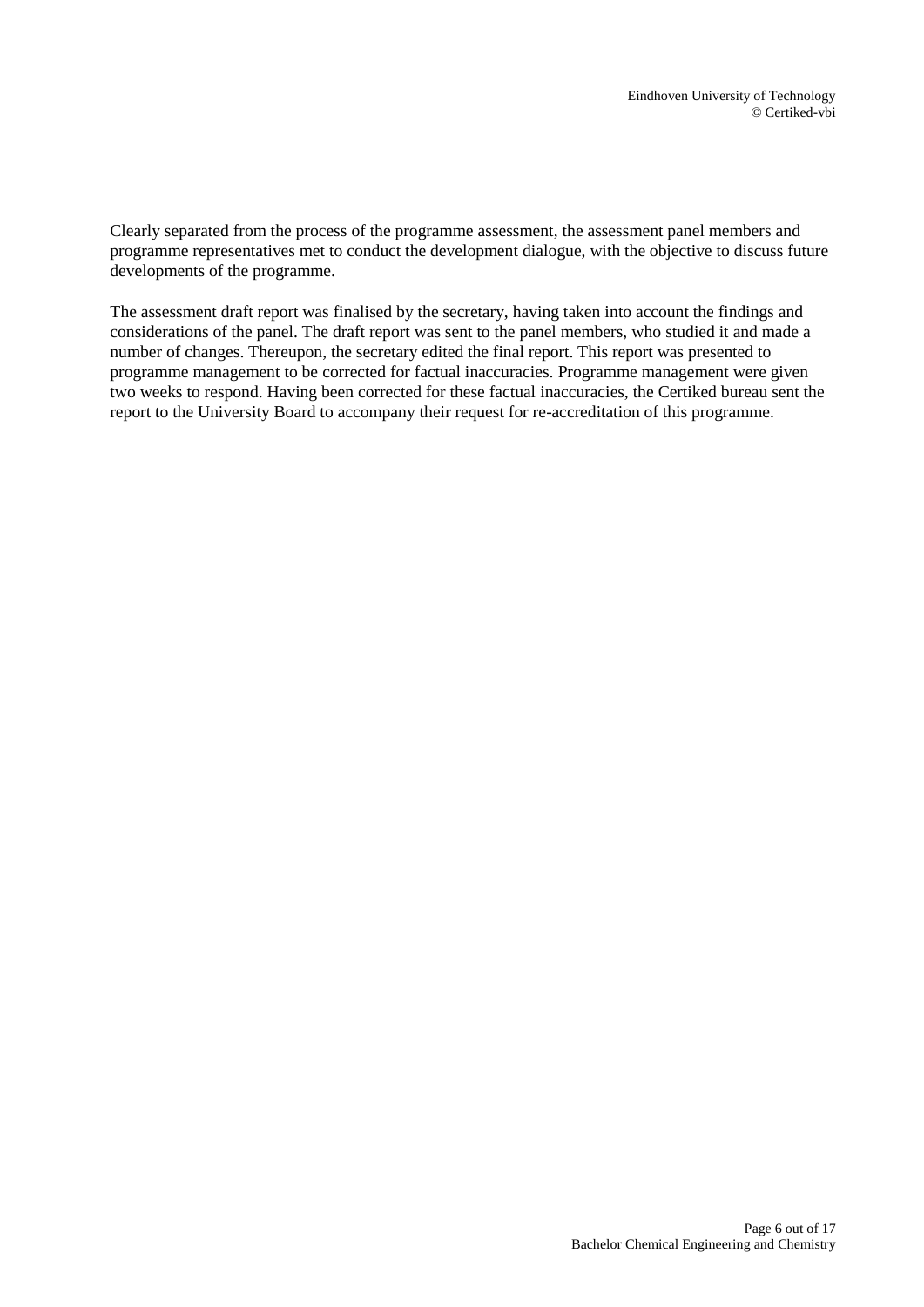# <span id="page-6-0"></span>**3. Programme administrative information**

|                                                 | Name programme in CROHO: B Chemical Engineering and Chemistry (Scheikundige Technologie) |  |  |
|-------------------------------------------------|------------------------------------------------------------------------------------------|--|--|
| Orientation, level programme: Academic Bachelor |                                                                                          |  |  |
| Grade:                                          | <b>BSc in Chemical Engineering</b>                                                       |  |  |
| Number of credits:                              | 180 EC                                                                                   |  |  |
| Specialisations:                                | N.A.                                                                                     |  |  |
| Location:                                       | Eindhoven                                                                                |  |  |
| Mode of study:                                  | Full-time (language of instruction English)                                              |  |  |
| Registration in CROHO:                          | 21PG-56960                                                                               |  |  |
|                                                 |                                                                                          |  |  |
| Name of institution:                            | Eindhoven University of Technology                                                       |  |  |
| Status of institution:                          | Government-funded University                                                             |  |  |
| Institution's quality assurance: Approved       |                                                                                          |  |  |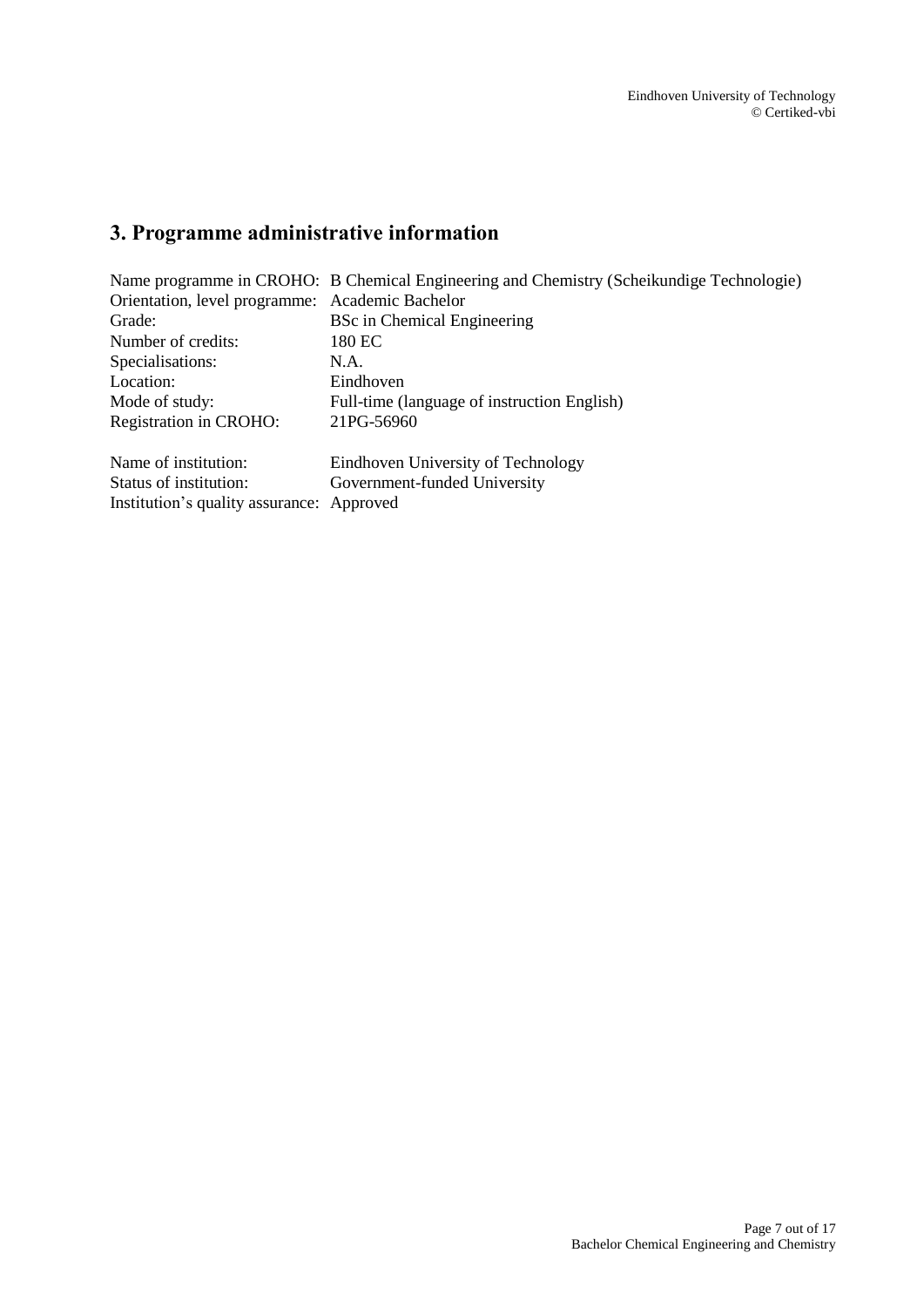## <span id="page-7-0"></span>**4. Findings, considerations and assessments per standard**

## <span id="page-7-1"></span>**4.1 Standard 1: Intended learning outcomes**

The intended learning outcomes tie in with the level and orientation of the programme; they are geared to the expectations of the professional field, the discipline, and international requirements.

## *Findings*

The Bachelor Chemical Engineering and Chemistry programme is one of the programmes offered by the Department of Chemical Engineering and Chemistry of Eindhoven University of Technology. The Dean has the responsibility for the programme quality. The programme director, assisted by the programme coordinator, takes care of the day-to-day management of the programme. The Programme Committee, consisting of an equal number of lecturers and students, advises programme management on quality issues. The Examination Committee has the authority to ensure the quality of examinations and assessments of the programme. The Programme Committee and the Examination Committee are shared by this Bachelor programme and the Master Chemical Engineering programme.

The programme is a three-year, research-based, fundamental bachelor programme in both the chemistry and chemical engineering domains. The objectives of the programme are to educate students in both domains, allowing them to be introduced to the chemistry and chemical engineering fundamentals and to acquire knowledge and skills to study subjects and to address problems in both fields. As students are educated in both domains, the programme may be considered to be rather broad. The breadth is one of the major objectives of programme management.

The objectives of the programme conform to the domain-specific reference framework for the chemical sciences in the Netherlands, which has been drafted by the joint programmes of this assessment cluster in the Netherlands. In this domain-specific framework, reference has been made to international frameworks and benchmark statements. This Eindhoven University of Technology programme may be regarded to be placed in the chemistry and chemical engineering sub-domains of the chemical sciences.

The programme has been accredited by the international Institution of Chemical Engineers (IChemE) and has been granted the Eurobachelor label by the European Chemistry Thematic Network (ECTN). These award signify the programme meeting international standards in this domain.

The programme aims primarily to educate students to continue their studies at master level. Programme graduates may enter all master chemical engineering programmes in the Netherlands or programmes in these fields abroad. They may also qualify for other master programmes in natural sciences, when they incorporate specific transfer courses in their electives' space.

The programme keeps abreast of current trends in the professional field, maintaining relations with industry. The objectives of the programme are to prepare students not directly for the labour market, but only after having completed one of the master programmes in this or other domains. In the Master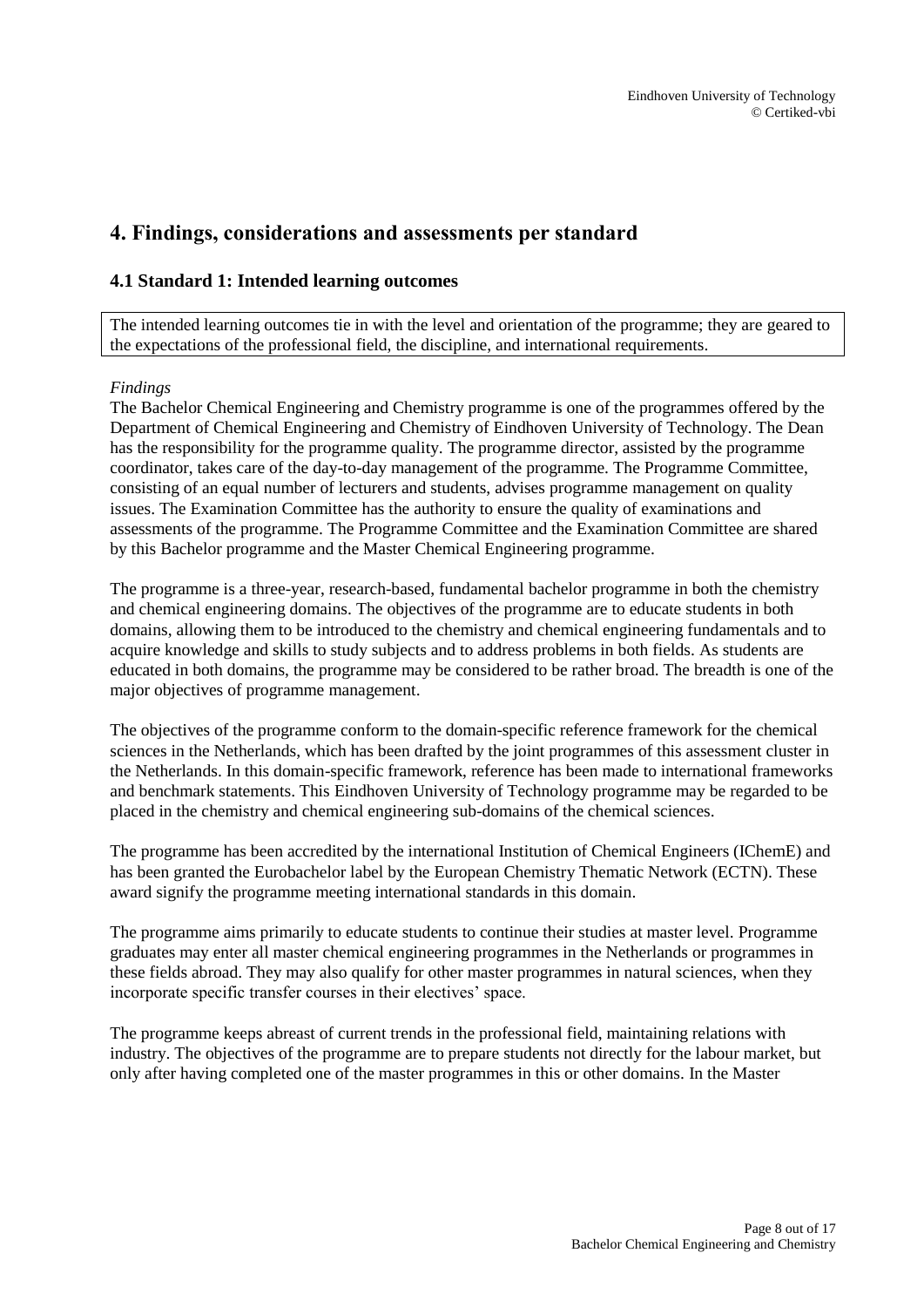Chemical Engineering programme of Eindhoven University of Technology, students may continue their studies in either chemistry or chemical engineering.

The programme objectives have been translated into the intended learning outcomes of the programme. The intended learning outcomes specify, among others, fundamental knowledge and understanding of the chemistry and chemical engineering domains, knowledge and skills of scientific research in these domains, and academic and professional skills, such as critical thinking, communication skills and collaborative skills in multidisciplinary teams.

Programme management drafted a table from which the correspondence of the intended learning outcomes to the Dublin descriptors for bachelor programmes may be inferred.

### *Considerations*

The panel considers the programme objectives to be sound. The panel especially welcomes the broadness of the programme, allowing students to acquire knowledge and understanding of both the chemistry and chemical engineering domains and also allowing students to continue their studies in one of these domains at master level. The panel considers this bachelor-master trajectory to be a very valuable concept.

The objectives of the programme are within the boundaries of the domain-specific reference framework for academic Chemical Sciences programmes. The panel appreciates the efforts by the joint programmes in Chemical Sciences in the Netherlands to draft this framework and regards this to be a sound and up-todate description of this domain. The profile of this Eindhoven University of Technology programme may be clearly distinguished within the framework.

The programme meeting international domain-specific standards in the programme domain is appreciated by the panel.

The panel understands and supports the programme position to educate students to continue their studies at master level and not so much to enter the labour market. At the same time, the panel acknowledges the relevance for the programme to monitor current trends in industry. In addition, the panel advises to formulate future trends, relevant for the programme, in more clear terms to allow the programme to adjust to these trends.

The objectives have been well-translated into the intended learning outcomes of the programme. They cover the programme objectives appropriately and are stated in clear terms. The intended learning outcomes conform to the bachelor level.

### *Assessment of this standard*

<span id="page-8-0"></span>These considerations have led the assessment panel to assess standard 1, Intended learning outcomes, to be good.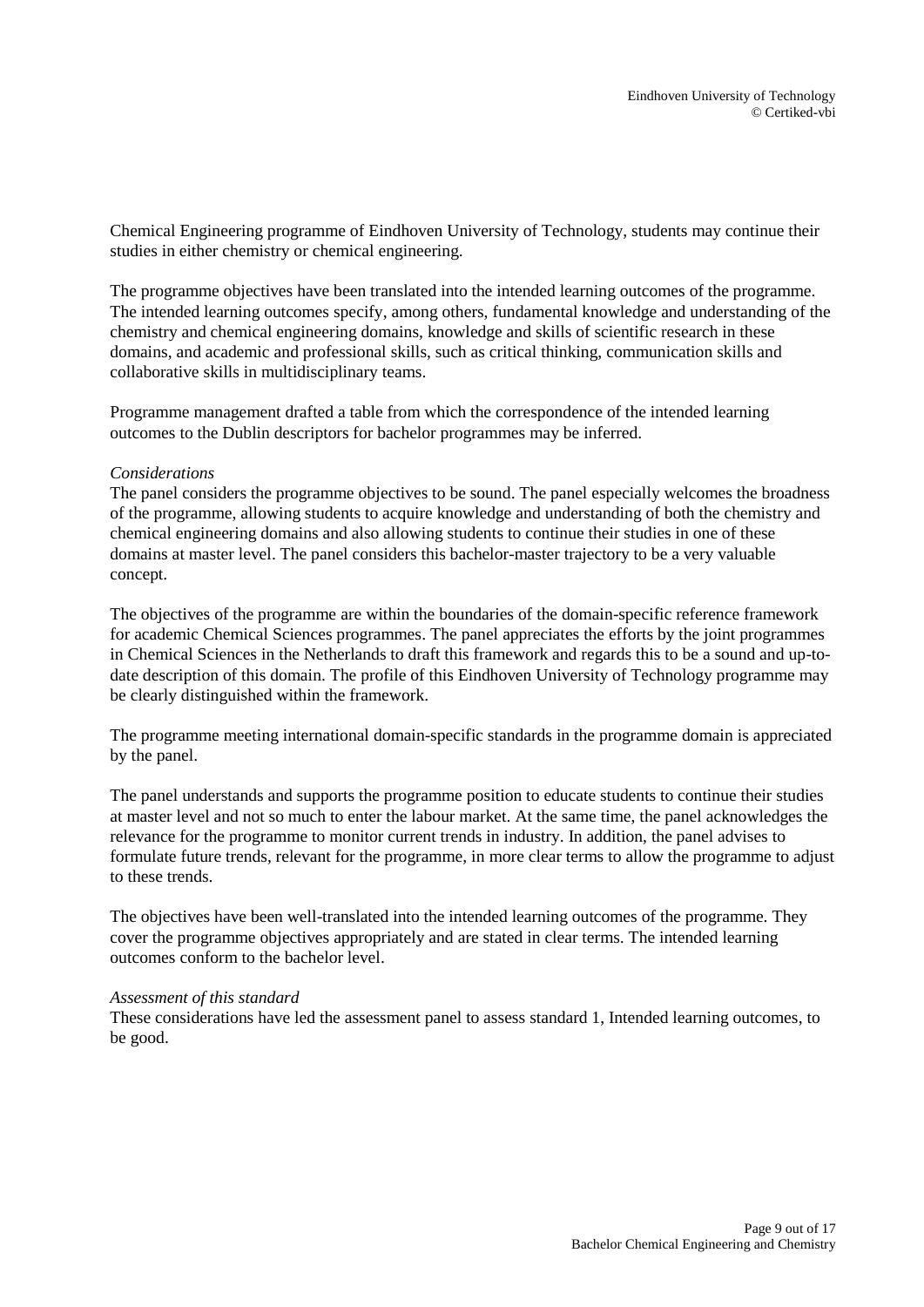## **4.2 Standard 2: Teaching-learning environment**

The curriculum, the teaching-learning environment and the quality of the teaching staff enable the incoming students to achieve the intended learning outcomes.

#### *Findings*

The number of incoming students in the programme has risen gradually, going from 77 students in 2012 to somewhat over 100 students per year in 2016 and 2017. The vast majority of students have the Dutch pre-university secondary education diploma. Since 2017, the programme is offered in English, leading to a marked increase of international students (17 students in 2017). About 25 % of the students are female. The current number of incoming students is within the limits, set by the facilities and buildings available to accommodate students' education.

The curriculum has a study load of 180 EC and takes three years to complete. Programme management presented a table, mapping the intended learning outcomes to the curriculum components. The curriculum has been organised in line with the Bachelor College structure, which applies to all bachelor programmes of the university. The curriculum is composed of major courses (90 EC), academic and professional skills (5 EC, training of these skills is part of the major courses), university-wide generic courses (25 EC), user, society and enterprise courses (USE, 15 EC) and electives (45 EC). The major courses are domainspecific and address the chemistry and chemical engineering subjects. These courses correspond to the research interests of the Department, being chemical and process technology and molecular science and material chemistry. Academic and professional skills include presentation, academic writing and planning skills. In the generic courses, students study mathematics, applied physics, ethics, history of technology, engineering design and data analytics. User, society and enterprise courses introduce students to societal and entrepreneurial dimensions of their field of study. The elective courses allow students to deepen their knowledge of either chemical and process technology or molecular and material chemistry, preparing them for the master specialisation of their choice. They may also select, among others, biomedical engineering, mathematics or applied physics courses, offered by other departments. The Bachelor final project (10 EC) is the final component of the curriculum, requiring students to do an individual research project. Students are stimulated to complete their Bachelor final project abroad. Some 15 % of the students do so. If spent abroad, the study load of the project is 15 EC. New trends, such as scientific computing and automation of chemical plants, are researched by the lecturers and are gradually introduced in the curriculum.

About 39 lecturers are involved in the programme. Lecturers are active researchers, doing research within one of the research groups of the Department of Chemical Engineering and Chemistry. All of the lecturers in the programme are PhDs. The proportion of lecturers being BKO-certified is about 67 %, whereas another 13 % of the lecturers are in the process of obtaining their BKO-certificate. In addition to this permanent staff, about 190 PhD students spend 10 % of their time on teaching in the programme, supervising students in projects and in guided self-study classes. Survey results show students to be very appreciative of the domain-specific and professional field knowledge, and of the teaching qualities of the lecturers. Part-time lecturers from industry are involved in the courses.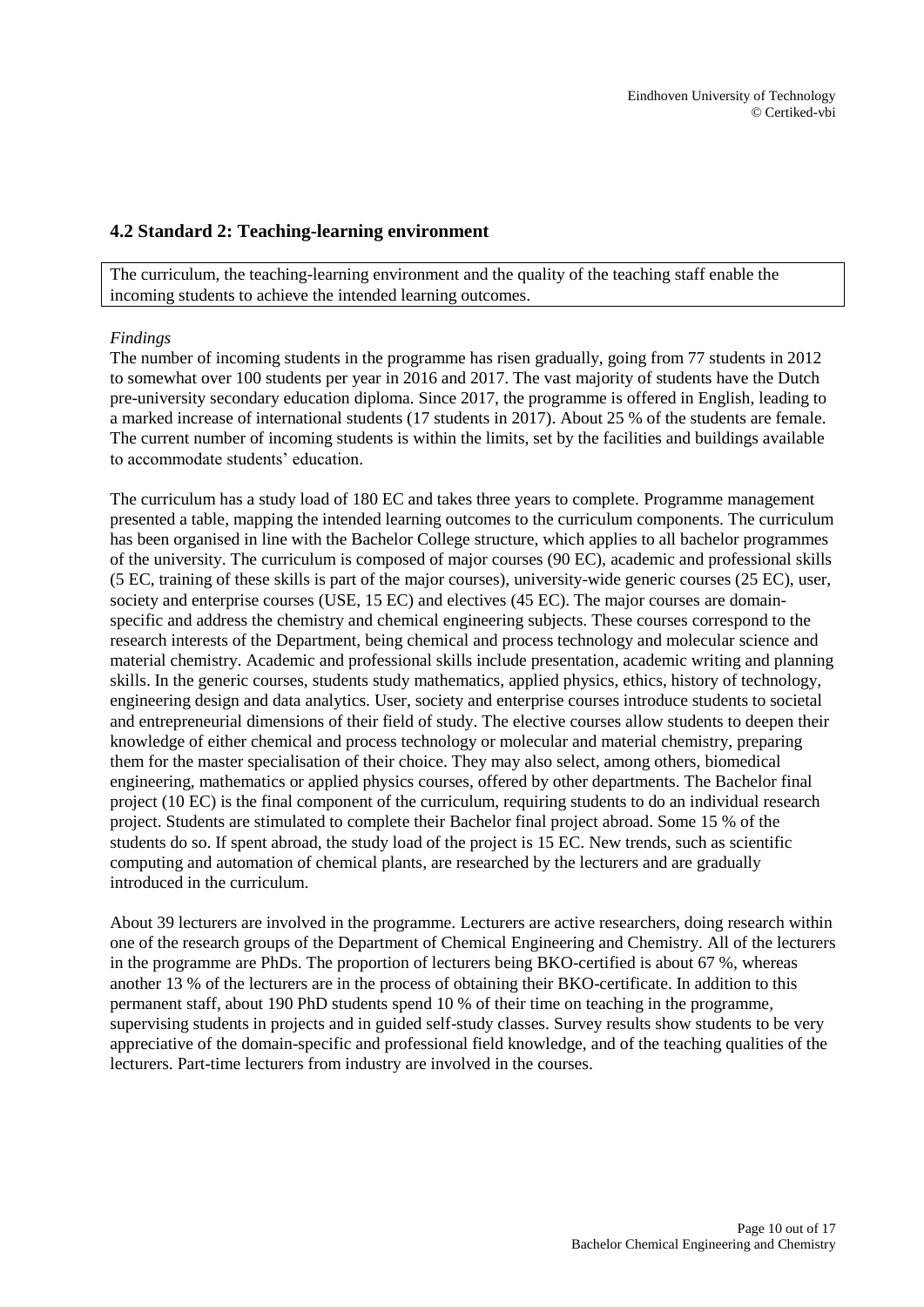Applicants having the Dutch pre-university secondary school diploma in either the natural sciences  $\&$ technology subject cluster or the natural sciences & health subject cluster with mathematics B and physics are unconditionally admitted to the programme. Students having completed the propaedeutic year of higher vocational education institutes are admitted, if they show pre-university secondary school mathematics B, physics and chemistry certificates. Applicants coming from abroad have to be proficient in English and have to report appropriate pre-university training, being in line with Nuffic- and Naricstandards. Programme management schedules a number of information events to inform prospective students about the programme. Before entering, applicants complete the study-choice check activities, which include individual interviews by programme staff with every one of the applicants. Prospective students are stimulated to reflect on their choice for this programme. In pre-described procedures and on the basis of documented requests, the programme Examination Committee grants exemptions.

The programme educational concept is to offer individual, activating, research-based and design-oriented education. The average number of hours of face-to-face education in the curriculum is 24 hours per week. The study methods are selected in line with the educational concept and include lectures, tutorials, guided self-study, practical classes and design-based learning projects. Guided self-study is meant for students to do exercises. In tutorials and in design-based learning projects, students do close-ended or open-ended assignments in small groups. The credits spent on practical classes are about 10 % to 15 % of the curriculum. The laboratory facilities are kept up-to-date. New, computer-based study methods are being introduced. At least two lecturers are involved in the courses. In the first part of the first year, students may turn to the student mentor for advice. Later in the curriculum, this guidance becomes less intensive. Study coaches, being staff members, guide students in the choices to be made in the curriculum. The academic advisor of the Department monitors study progress. The overall students-to-staff ratio is 16 : 1 (on basis of total fte's). In the first year, students have to report 45 EC. If they do not succeed, they have to leave the programme. The first year is quite demanding. About 22 % of the students are forced to leave. The student success rates after three years are on average about 40 % and after four years they are on average 68 %, rising to 81 % for the 2013-cohort (figures for last three to four cohorts, proportions of students re-enrolling in second year). Students regard the programme to be feasible.

### *Considerations*

The panel regards the number of incoming students in the programme to be favourable, this number being within the programme capacity limits.

The curriculum matches the intended learning outcomes of the programme. The panel appreciates the contents of the curriculum, especially noting the courses to be seriously designed and to be solid in terms of contents. The panel regards the curriculum to be research-based and to be up-to-date, new trends being incorporated. The curriculum is coherent, the Bachelor College structure being welcomed by the panel. The panel is positive about the academic and professional skills being addressed in the curriculum and encourages the programme to continue along this path.

The lecturers in the programme are experienced and well-reputed researchers and skilled teachers. They are all PhDs and are engaged in current, relevant research, referring to their research in the lectures. Their educational capabilities are regarded by the panel to be up to standard. The panel notes the capacities of the lecturers to be appreciated by the students.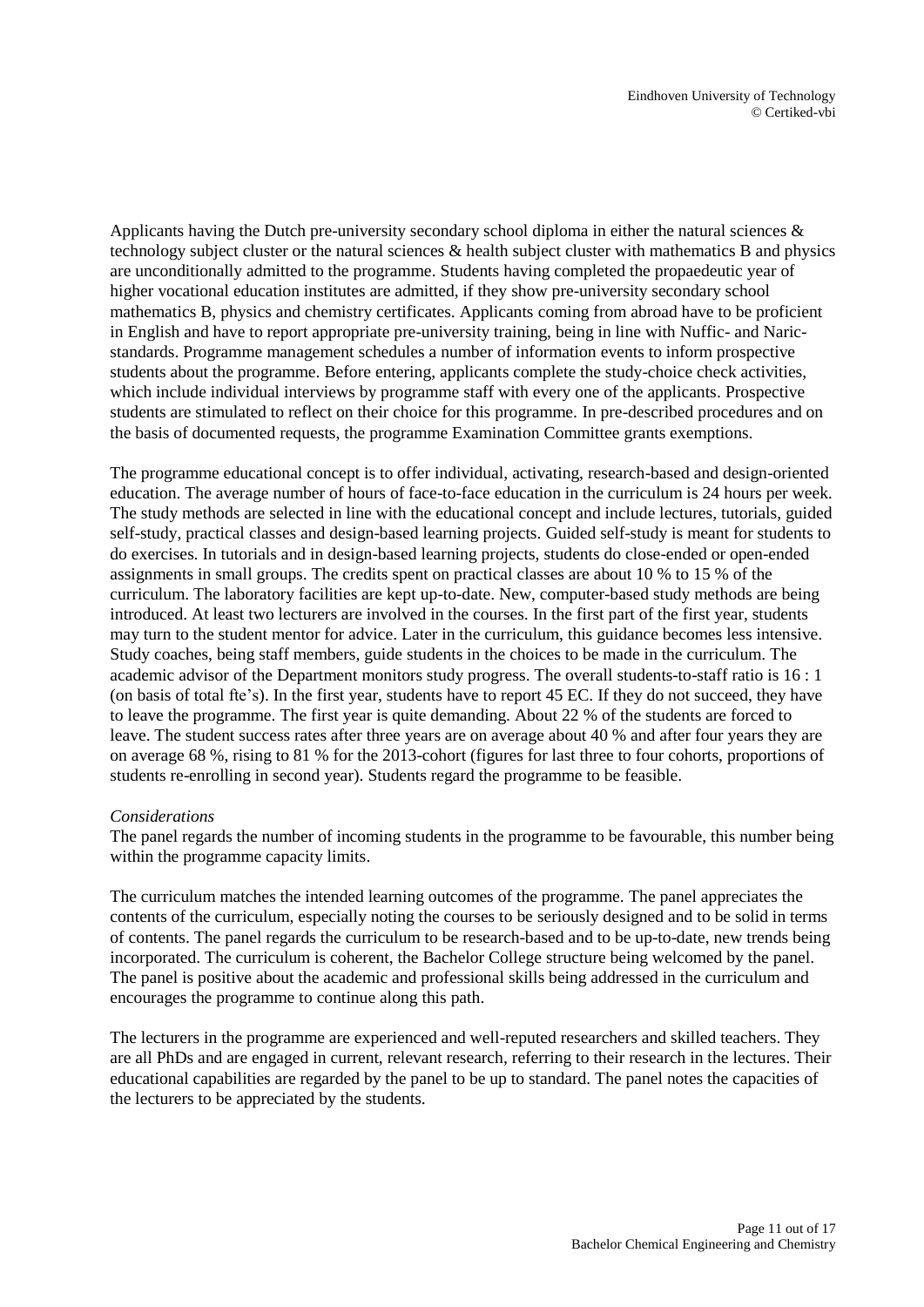The entry requirements and admission procedures of the programme are appropriate. The panel welcomes the elaborate information provided for prospective students on the part of the programme.

The educational concept and the study methods of the programme are adequate and varied, promoting student-activating learning. The panel is also positive about new computer-based study methods being introduced. The panel suggests to monitor the number of practical classes in the curriculum to keep this number at required levels. The panel notes the programme to invest in practical facilities. The students-tostaff ratio and the number of hours of face-to-face education in the programme meet the standards. The study guidance by student mentors, study coaches and the study advisor is up to standard. The panel considers the programme to be feasible, appreciating the binding study advice in the first year of 45 EC. The student success rates are appropriate in the last years.

#### *Assessment of this standard*

These considerations have led the assessment panel to assess standard 2, Teaching-learning environment, to be satisfactory.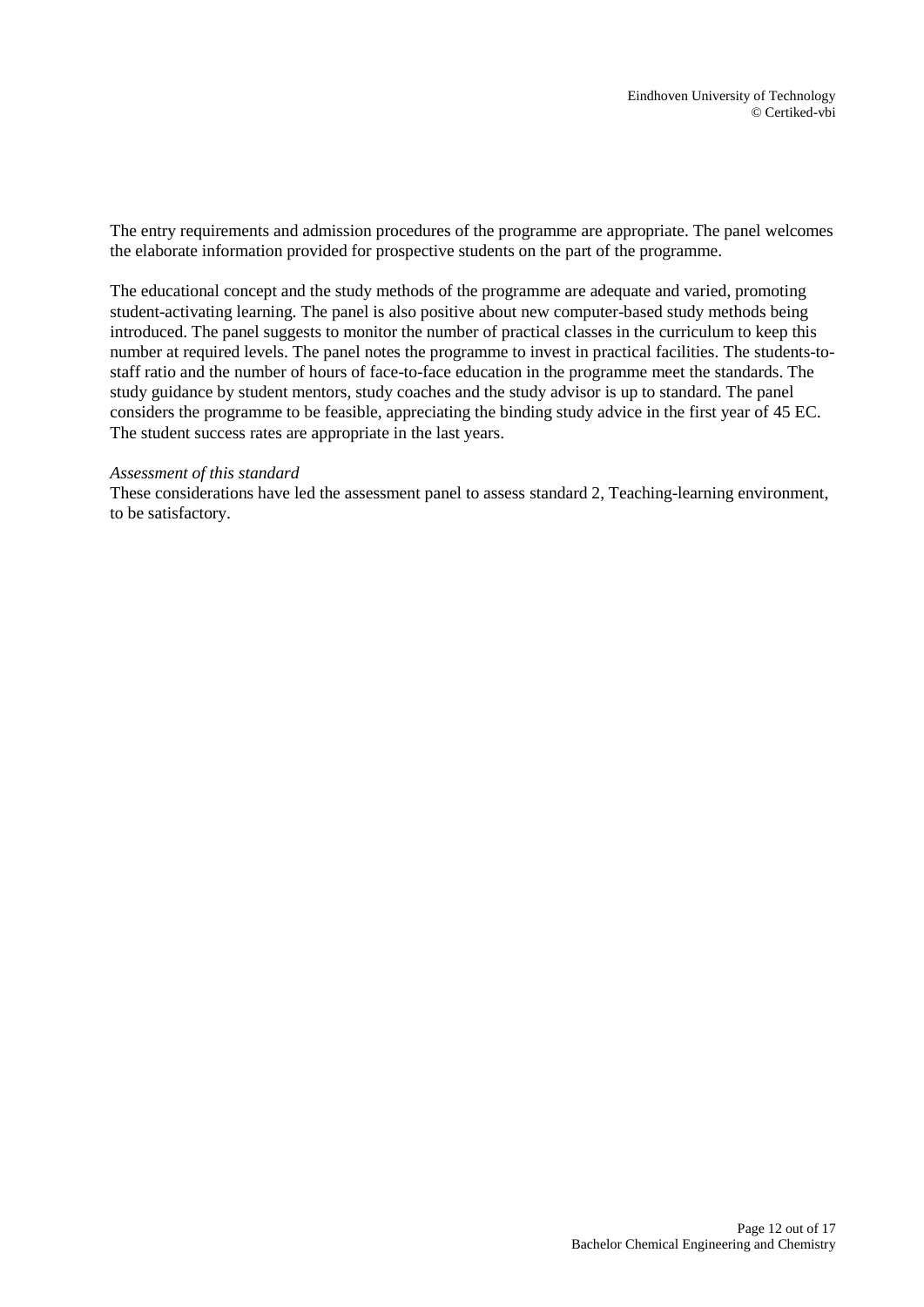## <span id="page-12-0"></span>**4.3 Standard 3: Student assessment**

#### The programme has an adequate system of student assessment in place.

#### *Findings*

The examinations and assessments in the programme are governed by the Education and Examination Regulations for the programme, drafted by the Board of the Department of Chemical Engineering and Chemistry and by the Rules and Regulations of the Examination Committee for the programme. Both of these documents comply with Eindhoven University of Technology guidelines. As has been indicated, the Examination Committee has the authority to ensure the quality of examinations and assessments of the programme.

In the programme, both summative and formative examinations are organised. In the first and second year courses, intermediate, formative examinations are scheduled to promote study progress. Methods for summative examinations are aligned with the course goals and meet the knowledge, understanding and skills to be assessed. The examination methods include written examinations (open-book and closedbook), written assignments, written reports, practical assignments and oral presentations. In case of group work, individual performances by students are assessed by means of individual written reports or oral assessments. The programme is experimenting with electronic assessments. These experiments are monitored by the Examination Committee.

The Bachelor final project is an individual design, modelling or research project. Students conduct this project either in one of the research groups of the Department of Chemical Engineering and Chemistry or at partner universities abroad. Students are entitled to their individual supervisor. Day-to-day supervisors may be PhD students, acting under the responsibility of supervisors. The projects are assessed on the basis of, among others, theoretical insights, scientific level, self-reliance and project execution. Both the written report and the oral defence are assessed. The project is assessed by an assessment committee, composed of at least the supervisor and the second reader, both of them being Department staff members. For their assessments, they use a scoring form.

In the programme, measures are being taken to ensure the validity, reliability and transparency of examinations and assessments. Examinations drafted by one examiner are peer-reviewed by another examiner. Model answers for the assessments are included. In most instances, a number of examiners are involved in the assessments. The Examination Committee makes analyses of examinations in case of deviant grade distributions. Fraud or plagiarism cases in the programme are handled by the Examination Committee. Only few cases occurred the last few years.

### *Considerations*

The panel considers the examination and assessment policies for the programme to be appropriate, these being in line with the Eindhoven University of Technology guidelines. The position and authority of the programme Examination Committee are adequate, this committee being in control of the examinations and assessments of the programme.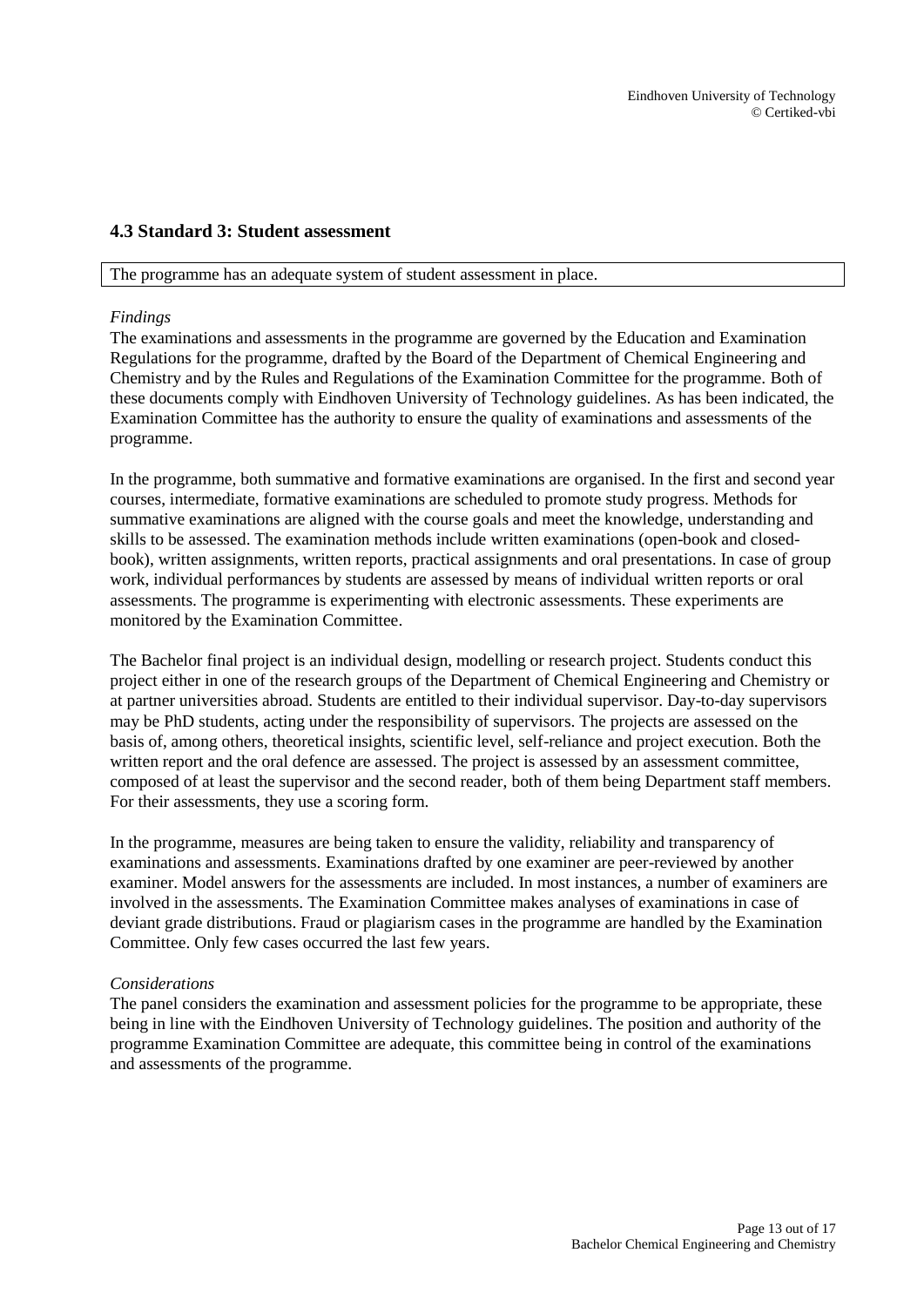The panel approves of the examination methods adopted in the programme, noting these are consistent with the goals and the contents of the courses.

The supervision and assessment processes for the Bachelor final projects are well-organised. Students are offered appropriate supervision. The assessment procedures are up to standard, involving at least two examiners and being conducted using scoring forms with relevant criteria. The panel advises to add more extensive written comments to the scoring forms to substantiate the grades.

The measures taken to ensure the validity, reliability and transparency of examinations and assessments are adequate. The fraud and plagiarism formalities are up to standard.

#### *Assessment of this standard*

The considerations have led the assessment panel to assess standard 3, Student assessment, to be satisfactory.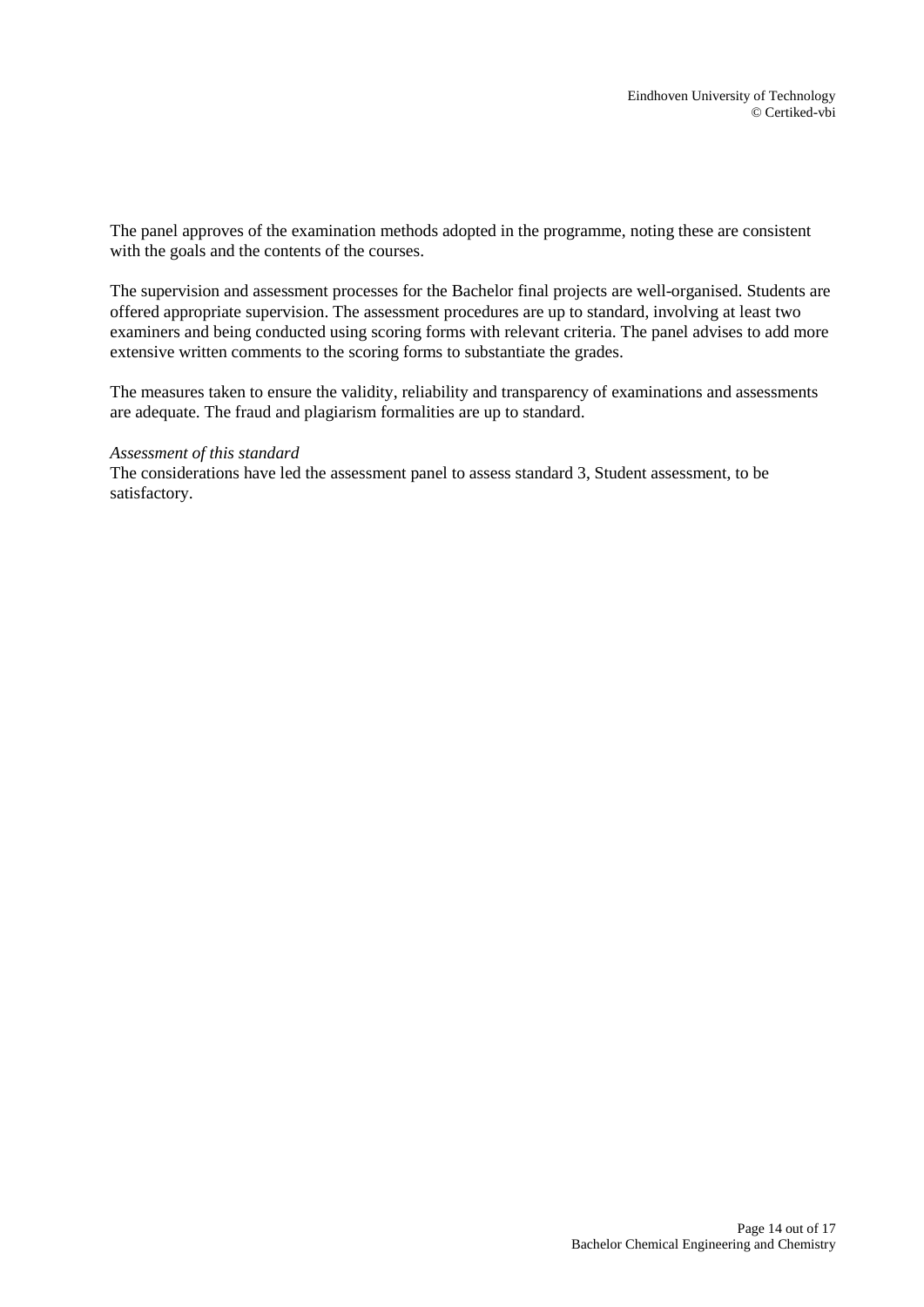## <span id="page-14-0"></span>**4.4 Standard 4: Achieved learning outcomes**

The programme demonstrates that the intended learning outcomes are achieved.

#### *Findings*

The panel studied the examinations of a number of courses of the programme.

The panel also reviewed the Bachelor final projects of fifteen graduates of the programme with different grades. In the Bachelor final projects, students have to demonstrate to be able to conduct an individual design, modelling or research project within the domain of the programme.

As has been indicated, graduates of the programme may enter master chemical engineering programmes in the Netherlands or programmes in these fields abroad. They may also qualify for other master programmes in natural sciences. The vast majority of the graduates (about 90 %) continue their studies in the Master Chemical Engineering programme of Eindhoven University of Technology.

### *Considerations*

The panel regards the course examinations, which were reviewed by panel members, to be challenging.

The panel supports the grades awarded to the Bachelor final projects by the programme examiners. The panel considers these projects to be well-elaborated and well-founded.

The panel is convinced that students having completed the programme reached the intended learning outcomes and regards the graduates of this programme to be very well prepared to continue their studies at master level in this domain. The panel is positive about the range of master programmes graduates are admitted to.

### *Assessment of this standard*

The considerations have led the assessment panel to assess standard 4, Achieved learning outcomes, to be good.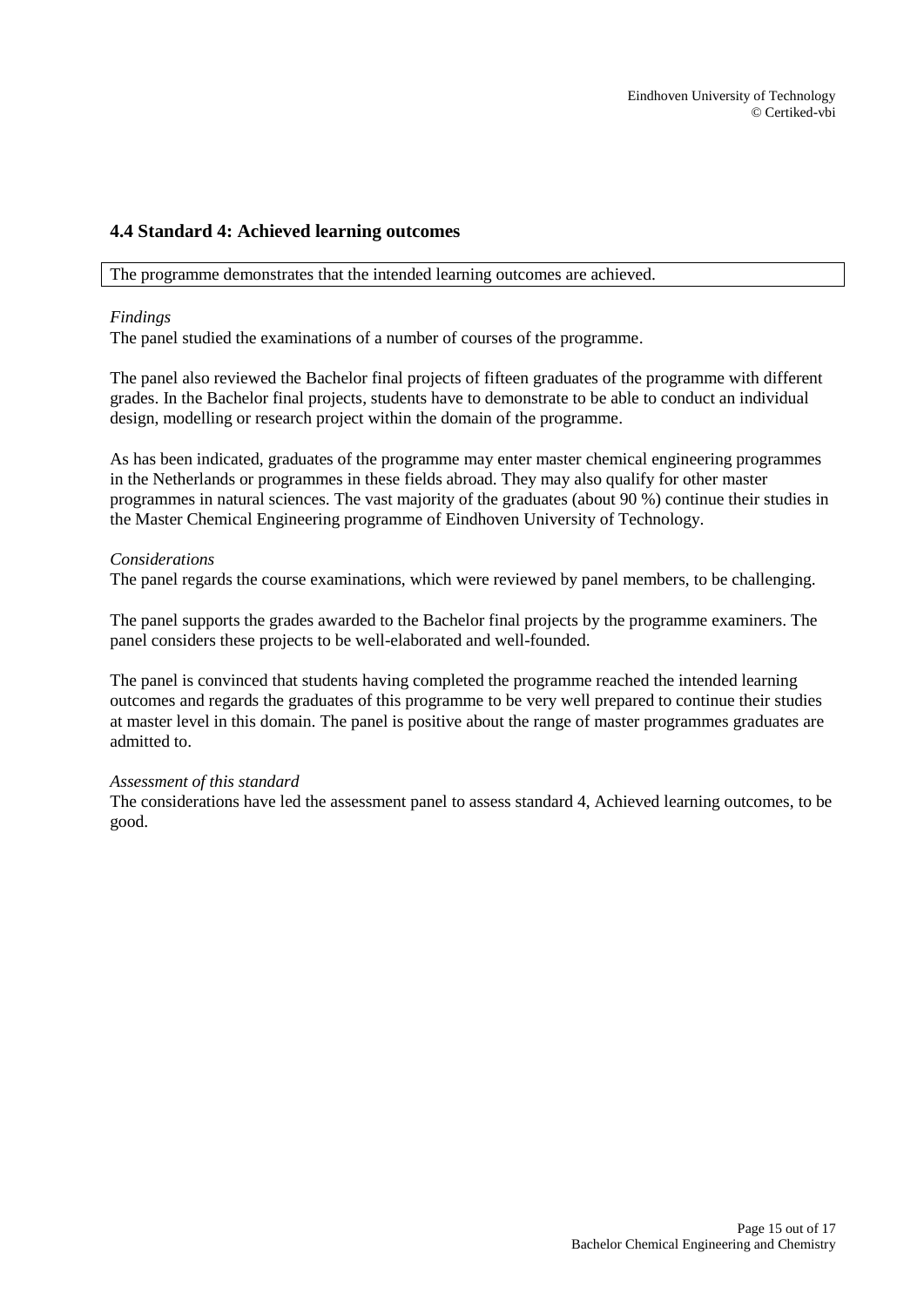# <span id="page-15-0"></span>**5. Overview of assessments**

| <b>Standard</b>                           | Assessment   |
|-------------------------------------------|--------------|
| Standard 1. Intended learning outcomes    | Good         |
| Standard 2: Teaching-learning environment | Satisfactory |
| Standard 3: Student assessment            | Satisfactory |
| Standard 4: Achieved learning outcomes    | Good         |
| Programme                                 | Good         |